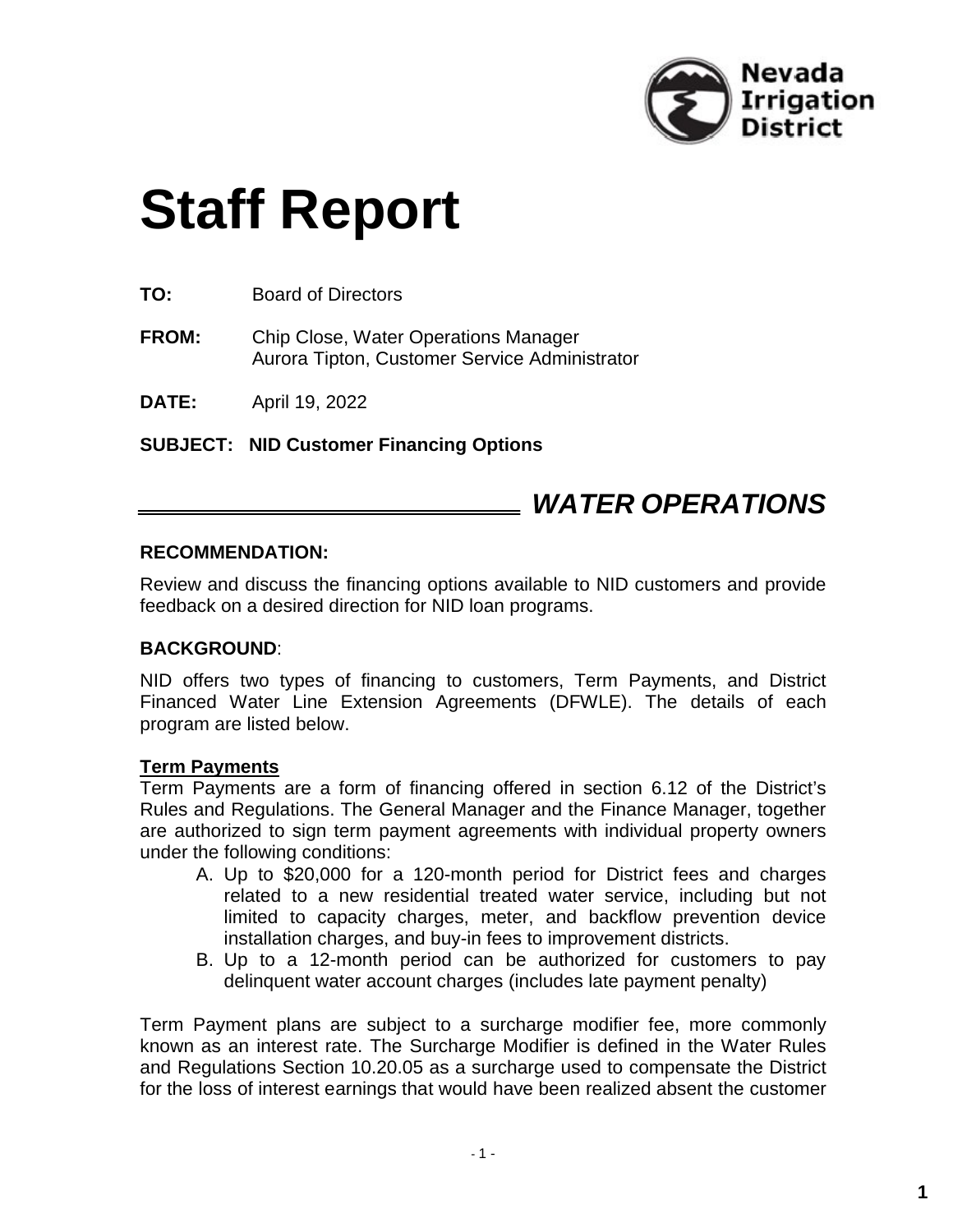lending. The fee is determined annually by the Finance Manager/Treasurer and is based upon the United States 5 Year Agency Bond Rates published by the District's investment broker on April 1, currently 1.16 percent.

Term payments are billed in combination with the monthly water billing. Delinquent Term payments are subject to late payment penalties as established in Section 6.01.01of the NID Rules and Regulations, which states:

*Twenty-five (25) days from {bill} issuance - A delinquency penalty charge at the rate of 1 ½ percent, will be applied to each account's unpaid balance and monthly thereafter until paid.*

# **District Financed Waterline Extension Loans**

A District Financed Waterline Extension Loan is a loan program specifically developed to help and encourage extension of treated water lines to neighborhoods in need (a former strategic plan objective). This loan program offers customer financing for costs incurred under the DFWLE program, including preliminary design, compliance with CEQA, design, rights of ways, construction, construction management, and capacity and meter installation charges for a domestic meter. The maximum amount of financing is limited to 90% of the total cost per participating parcel with a 30-year repayment period.

Payments for a DFWLE loan are included with the monthly water bill and are subject to late payment penalties as established in Section 6 of NID Rules and Regulations. A due on sale clause requires that payment in full of a DFWLE loan is required when a property changes hands.

# **Delinquent Payment Plans**

Lastly, as required by Senate Bill 998, the District allows customers to set up a payment plan to allow customers to pay delinquent balances over a period of 3-12 months. This program is not considered a loan as it does not include an interest rate. It does, however, include late payment penalties on the past due balances.

# **Financing Challenges**

While the District offers financing as a convenience to our customers, it comes with several challenges and concerns detailed below:

- The District's billing program is not set up to track and bill loans; therefore, all loan programs are manually calculated and monitored in a program outside of the billing software. Preparing and filing term payment agreements, setting up and monitoring loan tracking, and annual reconciliation consumes a large amount of staff time.
- Due to external loan tracking, customers are not able to see their loan balance on their statement.